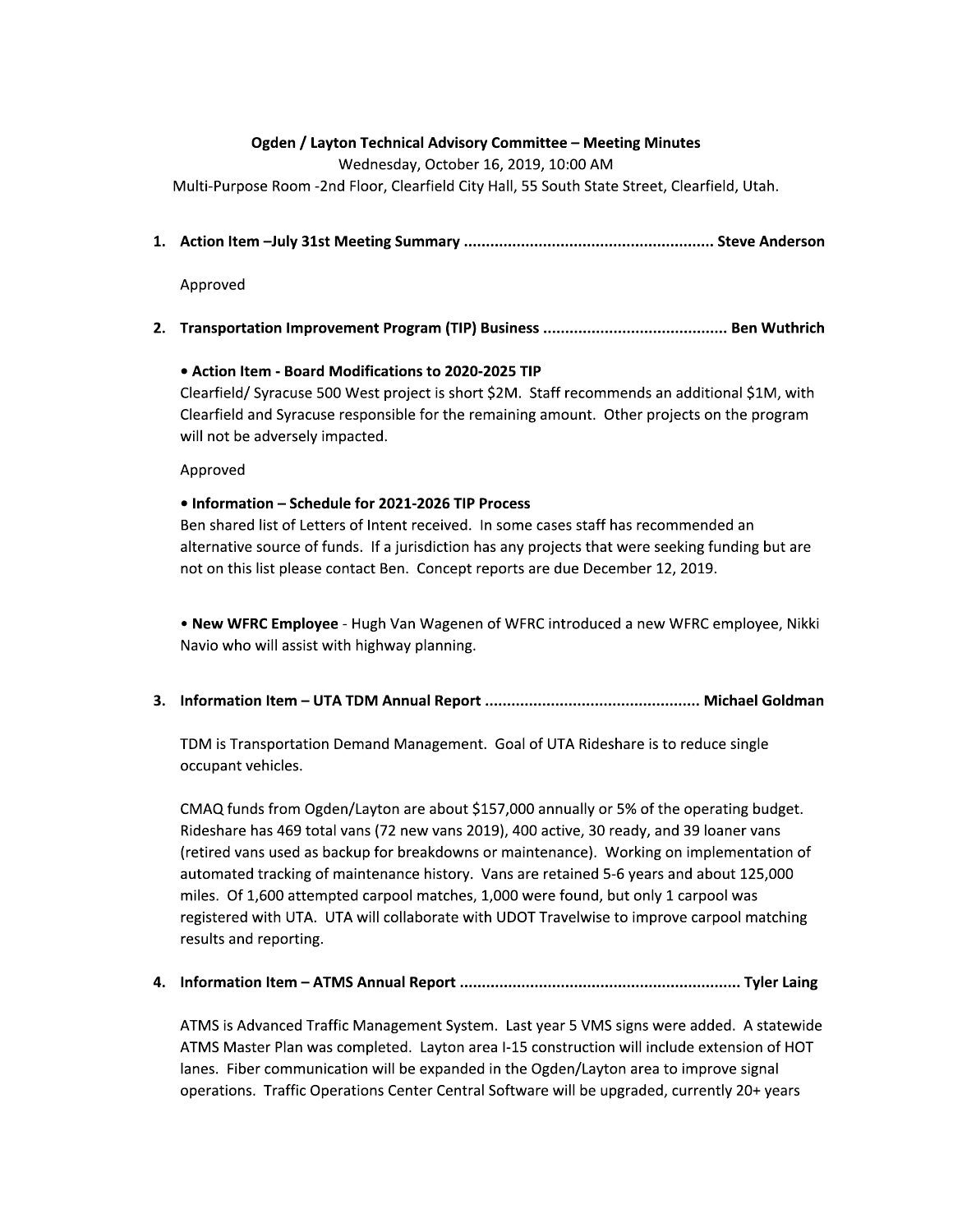old. CCTV cameras will be converted from analog to digital. Connected vehicle technology efforts are expanding. Variable speed limit implemented in Parley's Canyon will be operated remotely and expanded to other areas.

Transportation Systems Management and Operations (TSMO) Plan to be completed this year. Plan will identify operational considerations for all new projects.

#### 

TravelWise has been in operation for about 9 years with the goals to improve Health, Energy Consumption, Mobility, and Air Quality. They are working with UTA to address "first/last mile" to and from transit. Partnership with Research Park to identify transportation needs. Established "pop up hub" at Marriot Hotel for lunch activities. Developing "Connectivity Policy" implementation. Study of traffic patterns at local schools.

#### 

Past experience with public involvement regarding ROW acquisition has been minimal participation. New approach is to involve public in Design, ROW, and Construction as one public involvement effort. Result was higher participation and a more efficient and effective process.

#### 

Skyline Drive project in North Weber County is at the property acquisition phase. Construction funds have not yet been appropriated. Trucks from gravel pit must descend a steep grade into a residential area. Project will provide an alternate safer route for the trucks. Project is partially funded in the TIP. WACOG is also providing ROW funds and arrangements for gravel pit operators to extract gravel in large cut sections.

Ben shared a schedule for TAC meetings in 2020. Note that schedule has since been updated to the following: January 22 February 26 March 25 May 27 July 29 October 14

Jason of Sunset City will be Chair next year. Nominations: Steve Parkinson of Roy City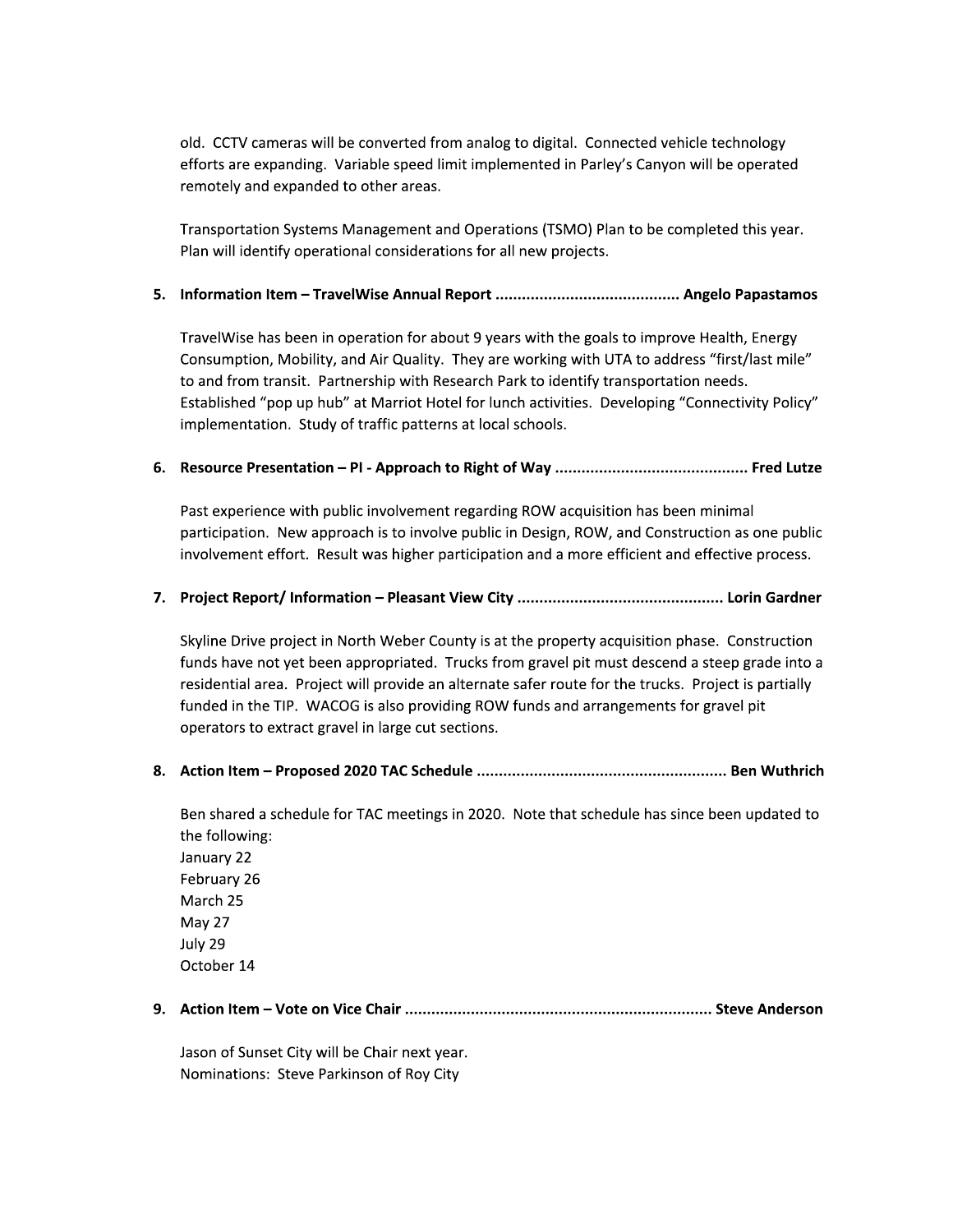Approved

. Utah Outdoor Recreation Workshop notice was shared with the group. May be helpful with bike and ped project funding.

- Thanks to Pleasant View City for refreshments
- . Next Meeting of Trans Com TAC January 22, 2020 Refreshments Plain City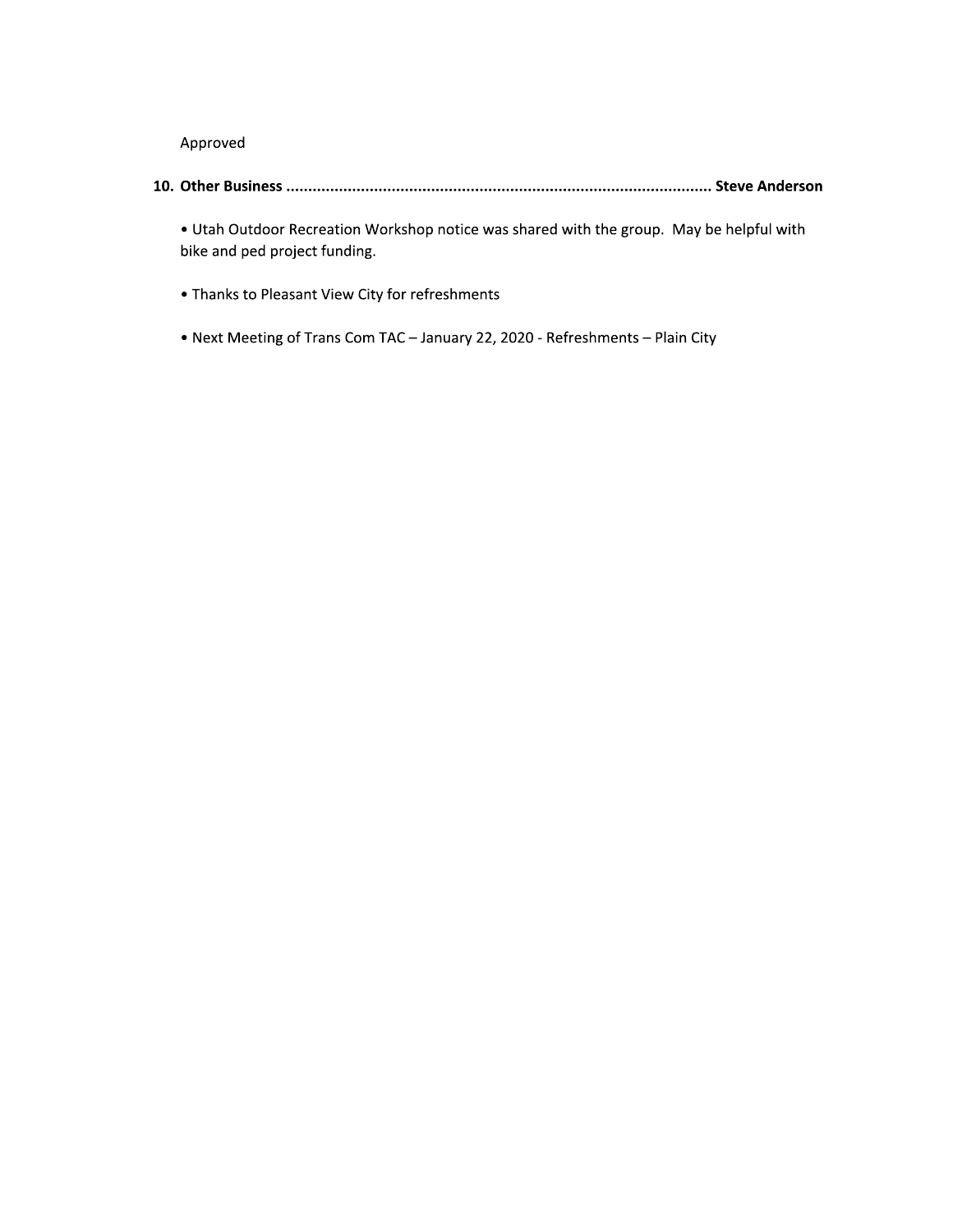## Attendance Roll

# **Ogden - Layton Technical Advisory Committee**

Date <u>Corober 16, 2019</u>

Please check your name or add it to the list below and update your contact information if needed.

| ν                | <b>Name</b>             | Organization              | Phone        | E-mail                        |
|------------------|-------------------------|---------------------------|--------------|-------------------------------|
|                  | Adamson, Dave           | <b>UDOT</b>               | 801.781.0545 | deadamson@utah.gov            |
|                  | Allen, Jason            | PEC                       | 801.641.3403 | jallen@pec.us.com             |
|                  | Allen, Tracy            | <b>JUB</b> (Hooper City)  | 801.547.0393 | tla@jub.com                   |
|                  | Anderson, Cheryl        | <b>UTA Rideshare</b>      | 801.287.2062 | canderson@rideuta.com         |
|                  | Anderson, Jared         | <b>Weber County</b>       |              |                               |
|                  | Anderson, Jon           | South Ogden City          | 801.622.2903 | jandersen@southogdencity.com  |
|                  | Anderson, Justin        | Ogden City                | 801.629.8982 | janderson@ogdencity.com       |
| $\boldsymbol{X}$ | Anderson, Scott         | <b>Woods Cross City</b>   | 801.292.4421 | sanderson@woodscross.com      |
| X                | Anderson, Steve         | West Haven City           | 801.430.3996 | steve@westhavencity.com       |
|                  | Asay, Dave              | <b>Front Line Public</b>  | 801.712.3030 | dave@frontlinepi.com          |
|                  | Ayala, Dean             | <b>JORES REASSOCIATES</b> | 801.476.9767 | dean@jonescivil.com           |
|                  | <b>Baird, Mark</b>      | <b>Clearfiled City</b>    | 801.525.4418 | Mark.baird@clearfieldcity.org |
|                  | <b>Barnhill, Robert</b> | Perry                     | 435.723.6464 | Robert.barnhill@perrycity.org |
|                  | <b>Barrow, Glenn</b>    | <b>Hooper City</b>        | 801.732.1064 | hoopercity@hotmail.com        |
|                  | Bartholomew, Tina       | UTA                       | 801.237.1953 | tbartholomew@rideuta.com      |
|                  | Bean, Amy               | <b>Layton City</b>        | 801.336.3700 | abean@laytoncity.org          |
|                  | Beecher, Dave           | UTA                       | 801.237.1906 | dbeecher@rideuta.com          |
|                  | Belnap, Josh            | <b>Kaysville</b>          | 801.497.7100 | jbelnap@kaysvillecity.com     |
| X                | Bennion, Wayne          | <b>WFRC</b>               | 801.773.5559 | wbennion@wfrc.org             |
| X                | Billings, Kip           | <b>WFRC</b>               | 801.773.5559 | kbillings@wfrc.org            |
| $\chi$           | Bingham, Elden          | <b>UDOT</b>               | 801.870.4024 | eldenbingham@utah.gov         |
|                  | Bjerreguard, John       | <b>Roy City</b>           | 801.775.9191 | wcjcb@comcast.net             |
|                  | Bloemen, Brian          | <b>Syracuse City</b>      | 801.619.9630 | bbloemen@syracuseut.com       |
| $\chi$           | Boshell, Chad           | <b>Farmington City</b>    | 801.939.9287 | cboshell@farmington.utah.gov  |
|                  | <b>Bradley, Mark</b>    | <b>Brigham City</b>       | 435.734.6616 | mbradley@bcutah.org           |
|                  | <b>Burton, Barry</b>    | Davis County              | 801.451.3279 | barry@daviscountyutah.gov     |
|                  | <b>Bush, Kent</b>       | Clearfield City           | 801.825.1490 | Kbush7@live.com               |
|                  | Call, Jon               | North Ogden City          | 801.675.6455 | jcall@noogden.org             |
|                  | Call, Steve             | <b>FHWA</b>               | 801.955.3513 | Steve.call@dot.gov            |
|                  | Campbell, Kevin         | Centerville City/ESI      | 801.263.1752 | kevin.campbell@esieng.com     |
|                  | Cardon, Bruce           | UTA                       | 801.287.1234 | bcardon@rideuta.com           |
| X                | Cheney, Lloyd           | <b>Bountiful City</b>     | 801.298.6125 | Icheney@bountifulutah.org     |
|                  | Child, Mike             | Clinton                   | 801.941.9131 | mchild@clintoncity.com        |
|                  | Christensen,            | <b>Weber County</b>       | 801.399.8374 | cchriste@co.weber.ut.us       |
|                  | Chrtssensen, Todd       | <b>Bountiful City</b>     | 801.298.6125 |                               |
|                  | Clark, Kim              | <b>Travelwise</b>         | 801.860.7354 | kim@v-i-a-consulting.com      |
|                  | Cobabe, Bill            | <b>Pleasant View City</b> | 801.827.0468 | bcobabe@pleasantviewcity.com  |
|                  | Cutler, Gordon          | <b>Uintah City</b>        | 801.476.0356 | 2940799@comcast.net           |
|                  | Gypers, Amber           | Lochner                   | 801.415.5800 | acypers@hwlochner.com         |
|                  | Dabb, Kim               | Clearfield                | 801.525.4401 | Kim.Dabb@clearfieldcity.org   |
|                  | Davis, Boyd             | <b>West Point</b>         | 801.776.0970 | bdavis@westpointcity.org      |
|                  | Davison, Matthew        | Civil Science             | 801.768.7200 | mdavison@civilscience.com     |
|                  | Dean, Bart              | UTA - Mt. Ogden           | 801.510.1557 | bdean@rideuta.com             |
|                  | Dixon, Matt             | South Ogden City          | 801.622.2702 | mdixon@southogdencity.com     |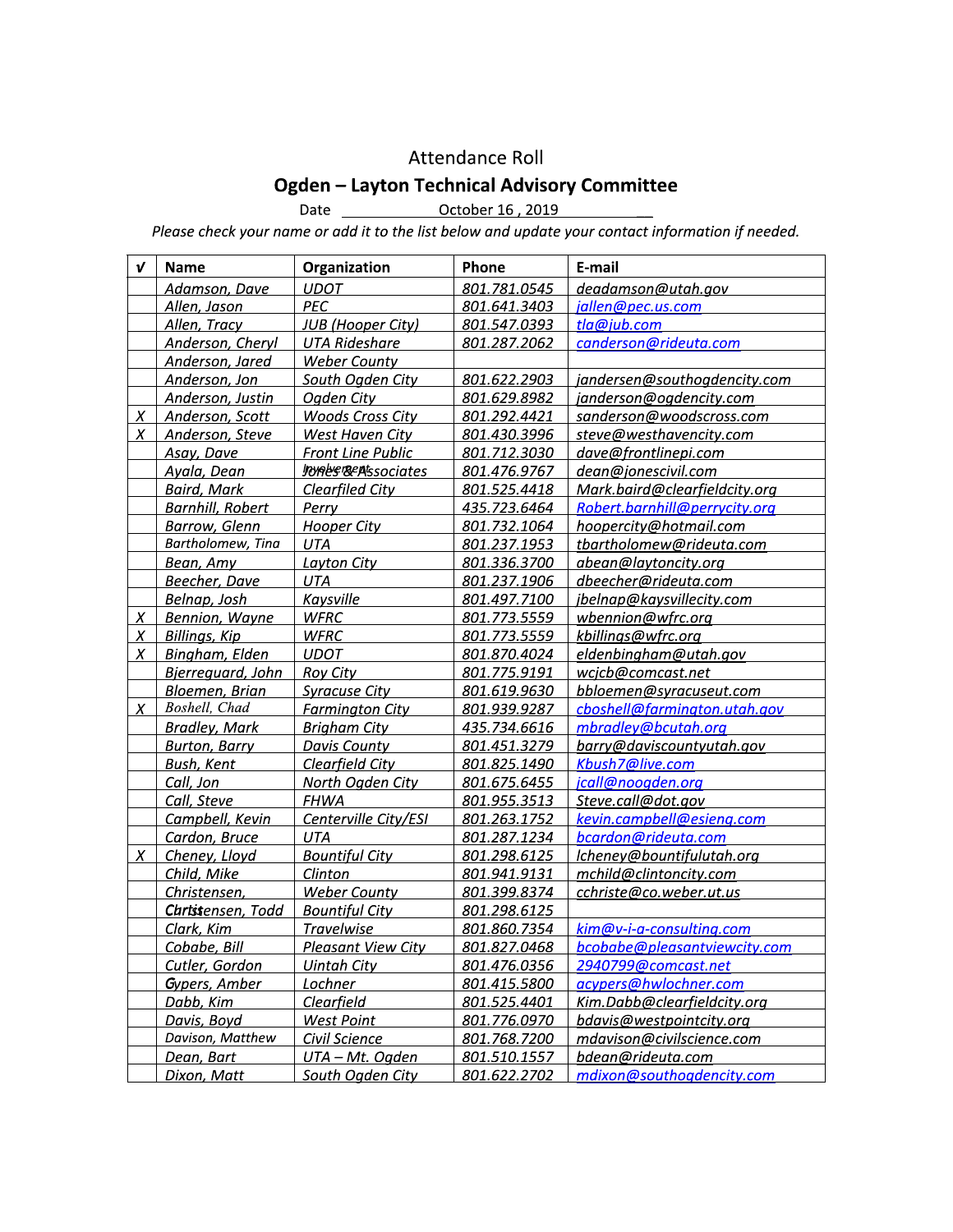|          | Douglas, Shawn        | <b>Riverdale City</b>             | 801.394.5541 | sdouglas@riverdale.state.ut.us   |
|----------|-----------------------|-----------------------------------|--------------|----------------------------------|
|          | <b>Edwards, Barry</b> | North Salt Lake city              | 801.335.8707 | barrye@nslcity,org               |
|          | Edwards, Bren         | Plain City                        | 801.309.5206 | Brene@plaincityutah.org          |
| $\chi$   | Favero, Adam          | Clearfield City                   | 801.525.4413 | afavero@clearfieldcity.org       |
| X        | Gardner, Lorin        | N. Ogden/Pleasant                 | 801.940.4317 | lgarner@nogden.org               |
| X        | Gillies, Daniel       | <b><i><u>Digolen City</u></i></b> | 801-629-8991 | danielgillies@ci.ogden.ut.us     |
| X        | Goldman, Michael      | UTA                               | 801.287.2065 | mgoldman@rideuta.com             |
|          | Gooch, Cindy          | <b>JUB Engineers</b>              | 801.643.1761 | cgooch@jub.com                   |
|          | Green, Brandon        | Fruit Heights City                | 801.546.0861 | bgreen@fruitheightscity.com      |
|          | Green, Kerry          | <b>Hooper City</b>                | 801.941.0571 | Kerry@HooperCity.com             |
|          | Griffin, Kevin        | <b>UDOT Region 1</b>              | 801.620.1683 | kgriffin@utah.gov                |
|          | Hacker, Ned           | <b>WFRC</b>                       | 801.363.4250 | nhacker@wfrc.org                 |
|          | Hancock, Jared        | Hooper City                       | 801.732.1064 | hoopercity@gmail.com             |
|          | Harris, Rex           | <b>UDOT R1</b>                    | 801.791.3926 | rexharris@utah.gov               |
|          | Harris, Steve         | <b>Washington Terrace</b>         | 801.395.8289 | steveh@washingtonterracecity.org |
| $\chi$   | Haskell, Alma         | <b>UTA</b>                        | 801.741.8813 | ahaskell@rideuta.com             |
| X        | Heiner, Samuel        | Jones & Associates                | 801.476.9767 | Samuel@jonescivil.com            |
|          | Hess, Scott           | WFRC                              | 801.363.4250 | shess@wfrc.org                   |
|          | Hodge, Scott          | <b>Clearfield</b>                 | 801.525.4430 | shodge@clearfieldcity.com        |
|          | Humphreys, Brad       | <b>UDOT</b>                       | 801.620.1605 | bhumphreys@utah.gov              |
|          | Jackson, Stephen      | Layton City                       | 801.336.3700 | sjackson@laytoncity.org          |
|          | Jacobsen, Carrie      | <b>UDOT R1</b>                    | 801.620.1673 | cjacobson@utah.gov               |
|          | Jefferies, Randy      | <b>UDOT</b>                       | 801.620.1690 | rjefferies@utah.gov              |
|          | Johnson, Hal          | <b>UTA</b>                        | 801.237.1905 | hjohnson@rideuta.com             |
|          | Jones, Brandon        | Fruit Heights City/So.            | 801.476.9767 | brandonj@jonescivil.com          |
|          | Jones, Brett          | <b>PeebeCity</b>                  | 801.476.9767 | brettj@jonescivil.com            |
|          | Jones, Catherine      | <b>UDOT</b>                       | 801.887.3449 | catherinejones@utah.gov          |
|          | Jones, Laynee         | Lochner                           | 801.231.1160 | ljones@hwlochner.com             |
| X        | Karsch, Wendy         | UTA                               | 801.287.2060 | wkarsch@rideuta.com              |
|          | LaBonty, G. J.        | UTA                               | 801.237.1979 | glbonty@rideuta.com              |
| X        | Laing, Tyler          | <b>UDOT TOC</b>                   | 801.910.2491 | tlaing@utah.gov                  |
| X        | Larsen, Paul          | <b>Brigham City</b>               | 435.734.6603 | plarsen@brighamcity.utah.gov     |
|          | Larson, David         | South Weber                       | 801.361.0637 | dlarson@southwebercity.com       |
|          | Lawrence, Bill        | <b>UDOT</b>                       | 801.964.4468 | BillLawrence@utah.gov            |
|          | Laws, Kyle            | <b>West Point City</b>            | 801.776.0970 | klaws@westpointcity.utah.gov     |
|          | Leetham, Ken          | North Salt Lake City              | 801.335.8725 | kenl@nslcity.org                 |
|          | Leonard, Blaine       | UDOT TOC                          | 801.887.3723 | BLeonard@utah.gov                |
|          | Leonard, Bruce        | Brigham City                      | 435.734.6614 | bleonard@brighamcity.utah.gov    |
|          | Long, Tammy           | South Weber City                  | 801.570.1368 | tlong@southwebercity.com         |
|          | Lund, Kellie          | <b>FHWA</b>                       | 801.955.3522 | kelly.lund@dot.gov               |
|          | Lyons, Scott          | <b>Box Elder County</b>           | 435.734.3316 | slyons@boxeldercounty.org        |
|          |                       |                                   |              |                                  |
| <u>x</u> | Marchant, Marc        | Centerville                       | 801.292.8232 | MMarchant@Centerville.ut.com     |
| X        | Mathis, Michael       | <b>Syracuse City</b>              | 801.529.7004 | mmathis@syracuseut.com           |
|          | McFarland, Shane      | <b>JUB Engineers</b>              | 801.837.8783 | smcfarland@jub.com               |
| X        | McKean, Alan          | Layton City                       | 801.336.3700 | amckean@laytoncity.org           |
|          | Monroe, Jason         | <b>Sunset City</b>                | 801.668.5312 | jmonroe@sunset.ut.com            |
|          | Montgomery, Greg      | Ogden                             |              | gregmontgomery@ci.ogden.ut.us    |
|          | Morris, Bill          | Marriott-Slatersville             | 801.628.7213 | bill@mscity.org                  |
|          | Myers, Gary           | <b>Weber County</b>               | 801.399.8771 | gmyers@co.weber.ut.us            |
| X        | Navio, Nikki          | <b>WFRC</b>                       | 801.363.4250 | nikki@wfrc.org                   |
|          | Nilsen, Kris          | <b>Gardner Engineering</b>        | 801.476.0202 | kris@gardnerengineering.com      |